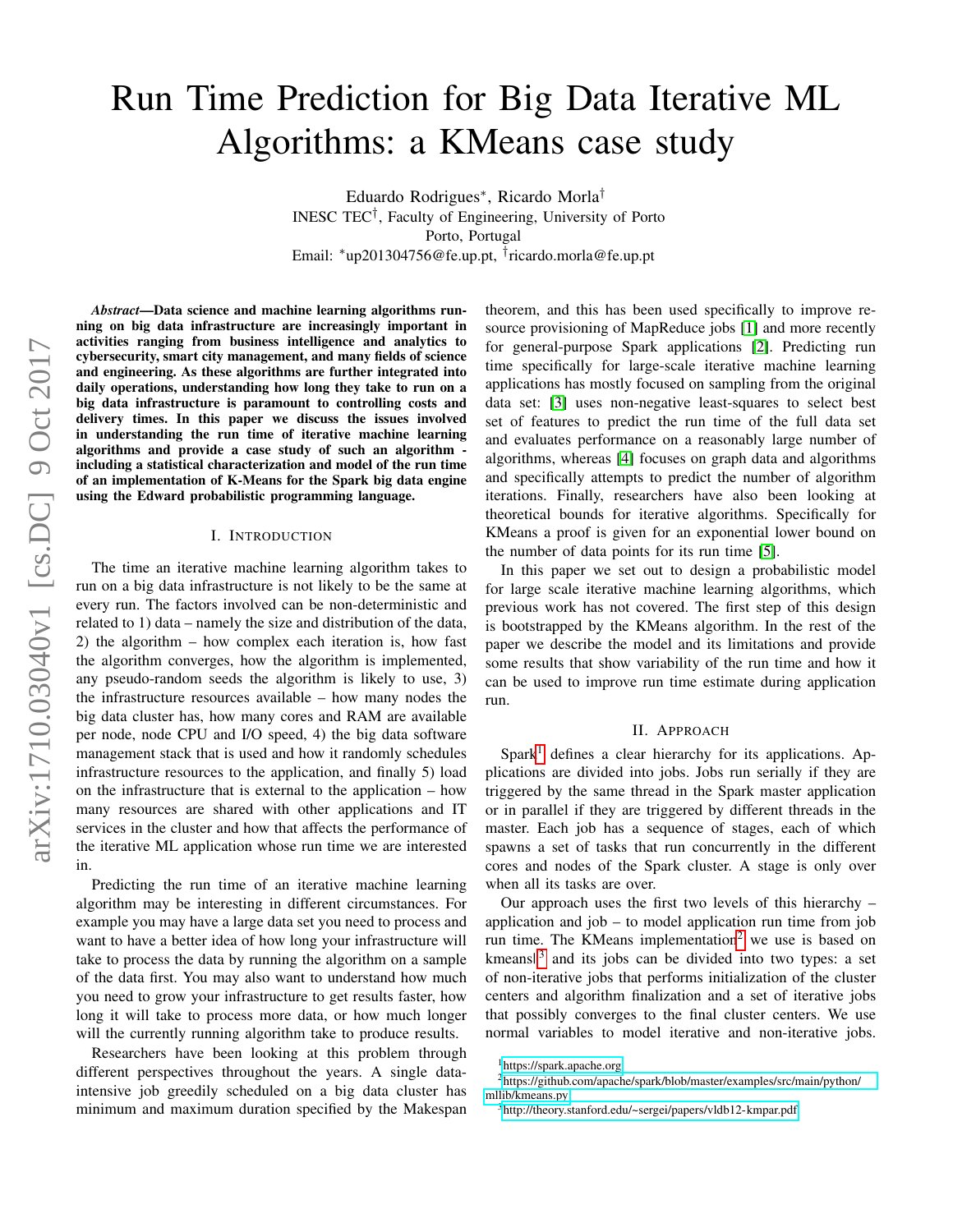Mean and variance for iterative job variables are computed from the run time of all iterative jobs, while for non-iterative jobs only the run time data corresponding to the exact job is used.

We use the python-based Edward<sup>[4](#page-1-0)</sup> Turing-complete probabilistic programming language to define the model for application run time and perform inference. The application run time is the sum of all job run time plus any remaining time that Spark may take to spawn jobs. In addition to the job run time random variables, we define a random variable for the number of iterations of the KMeans algorithm. We express our model as follows:  $A = \sum J_{ni} + \sum_{i=1}^{i=N_I} J_i$  where  $\overline{N}I$  is the random variable for the number of iterations,  $J_i$  and  $J_{ni}$ are the random variables for the different iterative and noniterative jobs, and  $A$  is the random variable for the application run time. In this paper we assume  $NI$  is known and fixed and expect to explore modeling the number of iterations in future work.

We start by defining the iterative jobs as independent variables. To account for factors that may affect one particular run of the application – such as temporary additional load on the infrastructure while one instance of the application is running – we also define iterative jobs  $J_i$  as dependent normal variables. In this case the mean of  $J_i$  is defined by another normal variable  $A_{mean}$  as follows:  $J_i \sim \mathcal{N}(\mu = A_{mean}, \sigma^2)$ . We compute mean and variance of  $A_{mean}$  using the per application average run time of the application's iterative jobs. Non-iterative jobs are modeled as independent variables as before.

Listing [1](#page-1-1) shows part of the source code that we used to implement our approach. A list of random variables is passed to the application run time function A, which is then used for inference. Notice the mean of the independent normal variables is defined as a real number whereas the mean of the dependent normal variable is defined as variable  $A_{mean}$ . Application and job run time data used for estimating parameters are extracted directly from the log files available from Spark's master node.

<span id="page-1-1"></span>Listing 1. Code Snippet for Independent and Dependent Approaches

```
from edward . models import Normal
# app_mu , app_sc , job_mu , j o b _ s c :
# f l o a t s , e s t i m a t e d f r om d at a
# I n d e p e n d e nt :
job\_ind = []for k in iterjobs:
          job\_ind. append (\setminusNormal ( loc = job_mu, scale = job_sc ) )# De pe n de nt :
A_mean = Normal(loc = app_mu, scale = app_sc)job dep = []for k in iterjobs:
          job\_dep. append (\setminusNormal ( loc = A_mean, scale = job_s c ) )
```

```
# A p p l i c a t i o n r u n ti m e f u n c t i o n
def A(joblist):
     t = 0for J_i in joblist:
          t = t + J i
     return t
```
## III. RESULTS

We deployed the algorithm on a Spark cluster running on Chameleon cloud<sup>[5](#page-1-2)</sup> with 1 master node and 3 worker nodes. Each worker node has 48 cores and 128GB of RAM. We use this data<sup>[6](#page-1-3)</sup> from the UCI Machine Learning Repository for clustering. We ignore the date and time fields and replicate the data to achieve the desired file size of 10GB. The number of clusters of the KMeans algorithm was set to 4. In order to avoid as much as possible randomness from the algorithm and the data we decided to use the same data and random seed in all the runs of KMeans in this paper. Given the exploratory nature of this paper we do not show cross-validated results.

We ran the KMeans algorithm 100 times and allowed it to access the full memory of each node on the Spark cluster. This experiment resulted in an application run time median of 164.0 s with  $1^{st}$  and  $99^{th}$  percentiles at 157.1 s and 171.4 s respectively. Figure [1](#page-1-4) shows the boxplot of job run time for each job index in the application. As expected given that we are using the same data and random seed, the number of iterations in the algorithm – and as such the number of jobs per application run – is the same. Figure [2](#page-2-5) (left) shows the results of applying our models in this experiment. Both dependent and independent approaches behave particularly well with a visibly strong overlap of resulting distributions.



<span id="page-1-4"></span>Figure 1. Boxplot diagrams for job run time per job index. Jobs 7-25 are iterative.

We conducted another experiment that restricts the amount of RAM that can be accessed by the application in each node to 1GB. Limiting the memory to 1GB results in the garbage collector having to run for much longer than in the other experiment. This difference is especially large since in the other experiment there are 128 GB RAM available to the application which is more than sufficient for the garbage collector to almost never be invoked. Moreover, given the seemingly random nature of the garbage collection mechanism, some applications are expected to experience delay because of

```
https://chameleoncloud.org
```
<sup>6</sup>[http://archive.ics.uci.edu/ml/datasets/Individual+household+electric+](http://archive.ics.uci.edu/ml/datasets/Individual+household+electric+power+consumption) [power+consumption](http://archive.ics.uci.edu/ml/datasets/Individual+household+electric+power+consumption)